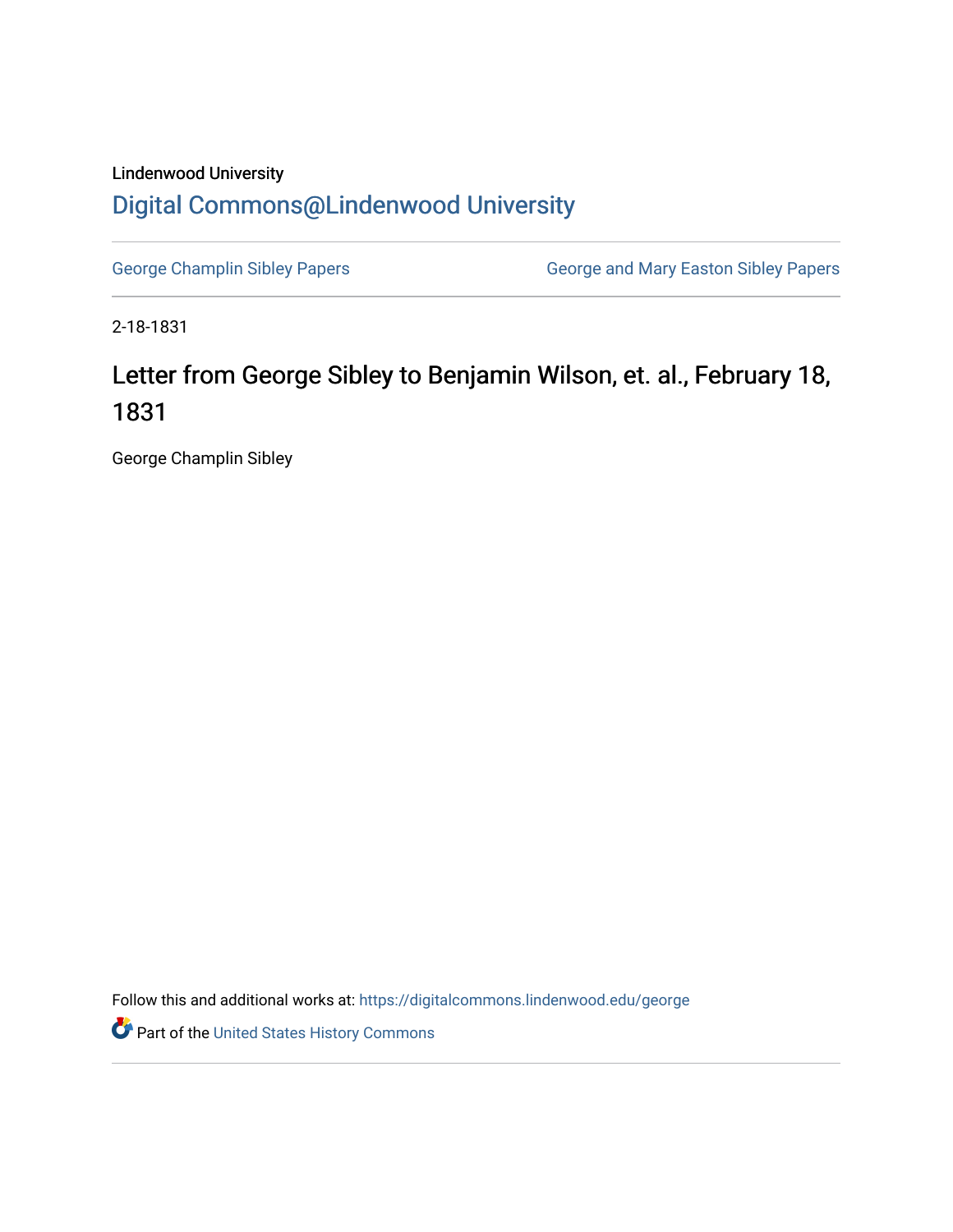G. C. Sibley Feb. 18, 1831

Benjamin Wilson John L. Seton Dr. Jackson **Edwin** s. Duncan John Summerville Robert Allen **Clarksburgh, Vir.** 

> Linden-Wood (near St. Charles, Missouri) FebY 19th, 1831

To Benjamin Wilson= John L. Seton Dr. Jackson - Edwin s. Duncan John Summerville - & Robert Allen Esquires

Clarksburgh= Virginia-

Gentlemen,

With the **view** of Settling a doubtful question and thereby allaying a very unpleasant disturbance that has for Some time past existed in St. Charles, and now threatens to become Still more and more hurtful to the **peace** & harmony of this community, I use the freedom to address you this Letter; which I hope you will Receive in the Same Spirit that has dictated it, and favour me with your Answer as Soon as you conveniently can; **addressed** to me at "St. Charles Missouri"<sup>z</sup> It is proper also to Say, that it is upon the Suggestion of a Gentleman from your vicinity (the Rev<sup>d</sup>. Mr. Pendleton) that I **address** myself to you particularly, it being extremely desirable that no doubt should exist as to the Respectability of the Sources of the information Requested=

A person by the name of Nathaniel W. Mack, formerly of Clarksburgh, has, for Several years past been an inhabitant of St. Charles, in the capacity of a Tavernkeeper: By some means or other, Mr. Mack has made himself obnoxious to many of his neighbours, and has Recently become the Subject of Some Reports founded as it is Said, on information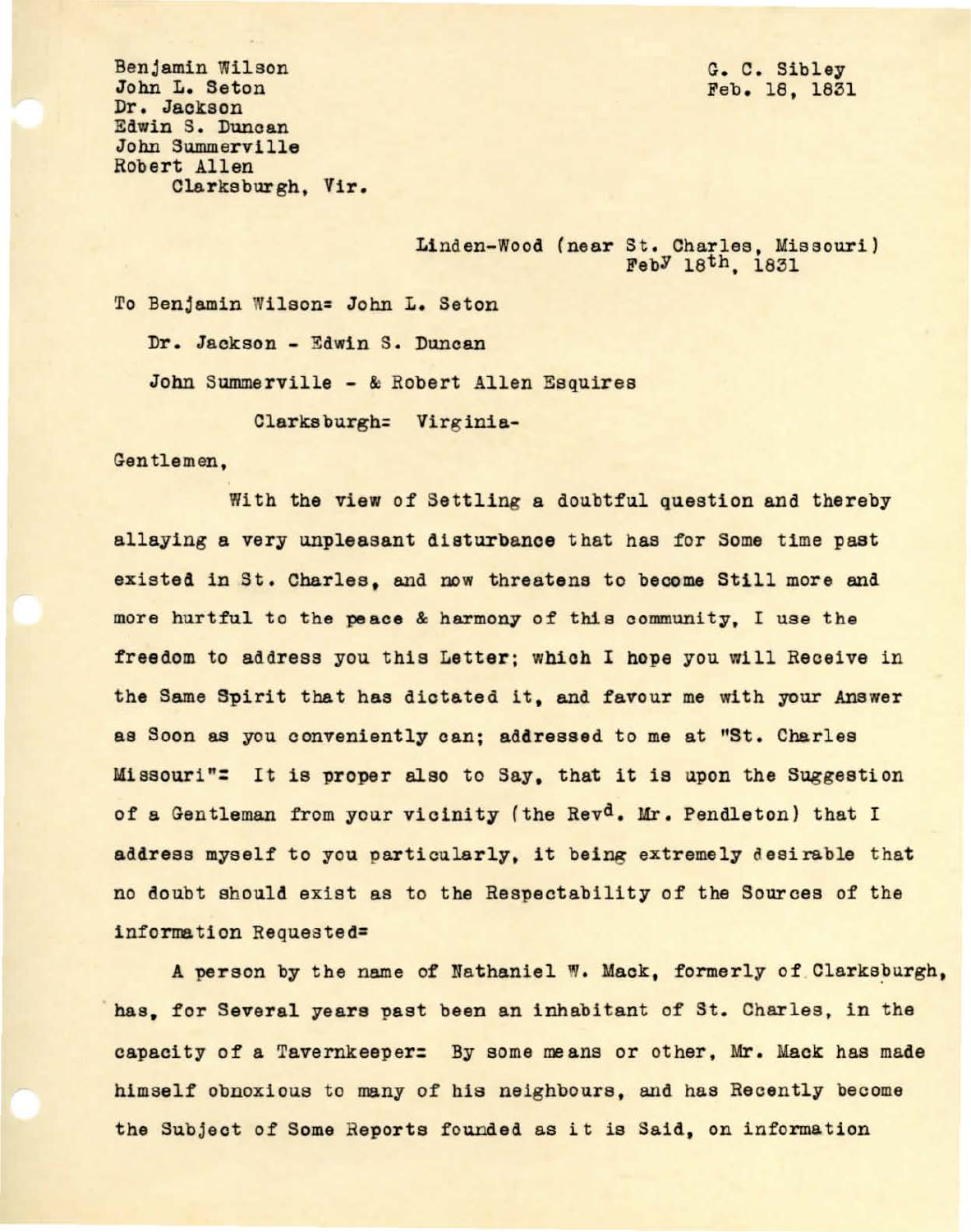obtained from Clarksburgh, that is very injurious to his character. and not a little So to that of his Wife- Circumstances connected with the Publick interest, as well as justice to Mr . Mack & his family and friends, and I may very properly Repeat, Some Regard for the harmony of the People of St. Charles, appear to Require that all doubts on this Subject. Shall be Removed as Speedily as possible<sup>=</sup> I happen to be one of the few who take no concern in the disputes I have alluded to, except So far as to Regret exceedingly their very injurious effects on the peace of Society= My acquaintance with Mr. Mack, is very slight indeed, my intercourse with his family positively nothing= I do not allow myself to have any opinion of him good or bad, as founded upon the Reports I hear of him, tho' I confess it does seem to me a little Strange, that he Should allow Such Stories to gain Credence, when as he avers, he can easily Refute them by Respectable testimony from his Native place, Clarksburgh-

I have Still another motive for addressing you at this momentwhich is this: An effort is making to Remove the present Postmaster of St. Charles from Office, and, as I am advised, to procure the appointment of Mr. Mack in his place= It happens that the P. Office here is one of very considerable importance, not only to the inhabitants of St. Charles, but to the Publick at large- which makes it particularly desirable that it Should be in the hands of a competent person, and whose character for common honesty Should be indisputable= It is to me at least, a Matter of no trifling concern that Such Should be the case= If the Reports I hear of Mr. Mack be true even in part, it is very certain that he Should not be trusted with that office-

It is due therefore to the Publick as well as to Mr. Mack, that these doubts Should be Removed= And I do not doubt but you will most

*r*